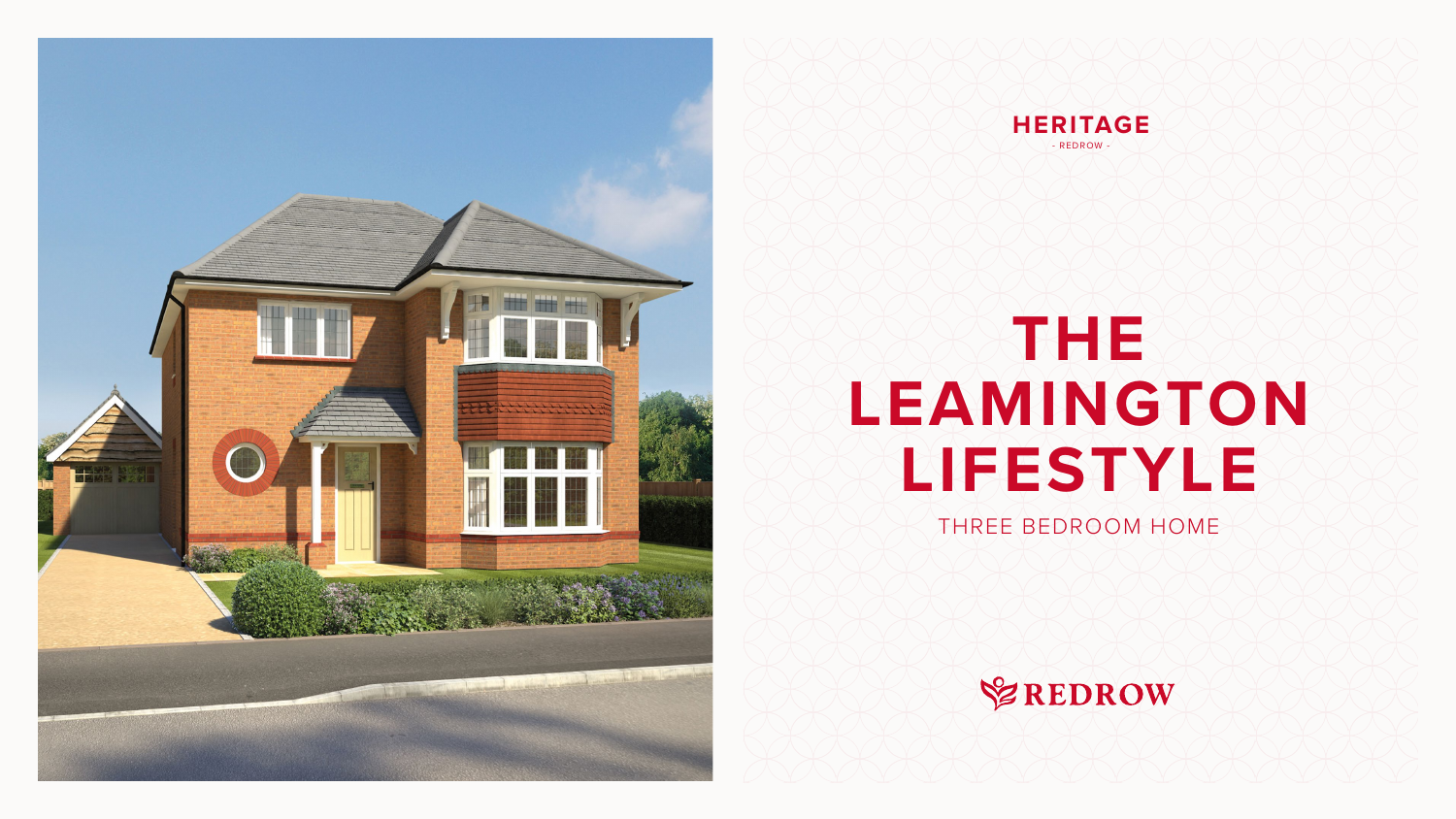### THE LEAMINGTON LIFESTYLE **GROUND FLOOR**







- Dimensions start
- **ST** Storage cupboard
- **WM** Washing machine space
- **DW** Dish washer space





#### **KEY**

- **SOLUTE:**
- **OV** Oven
- **FF** Fridge/freezer
- **TD** Tumble dryer space